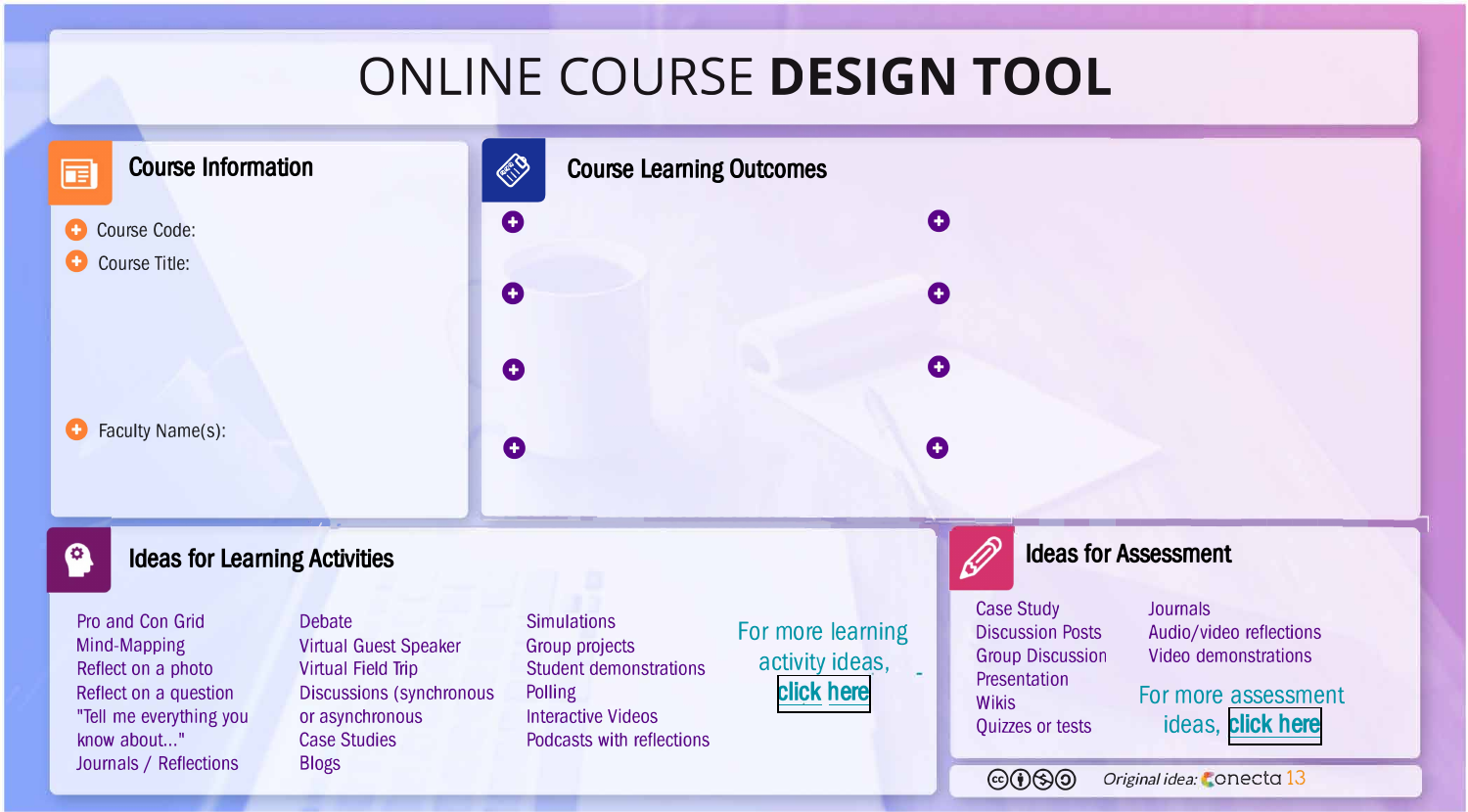## **Course Modules**

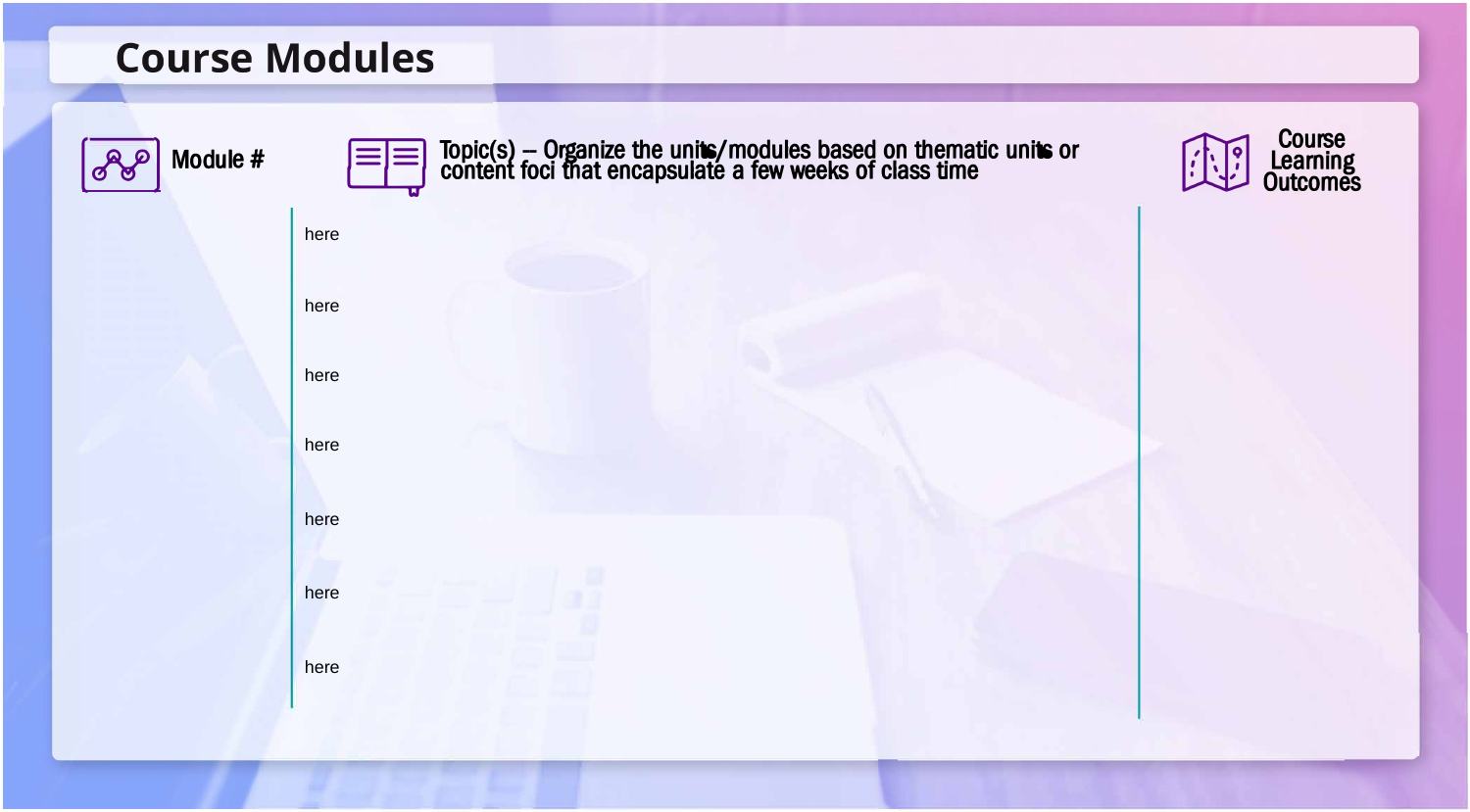